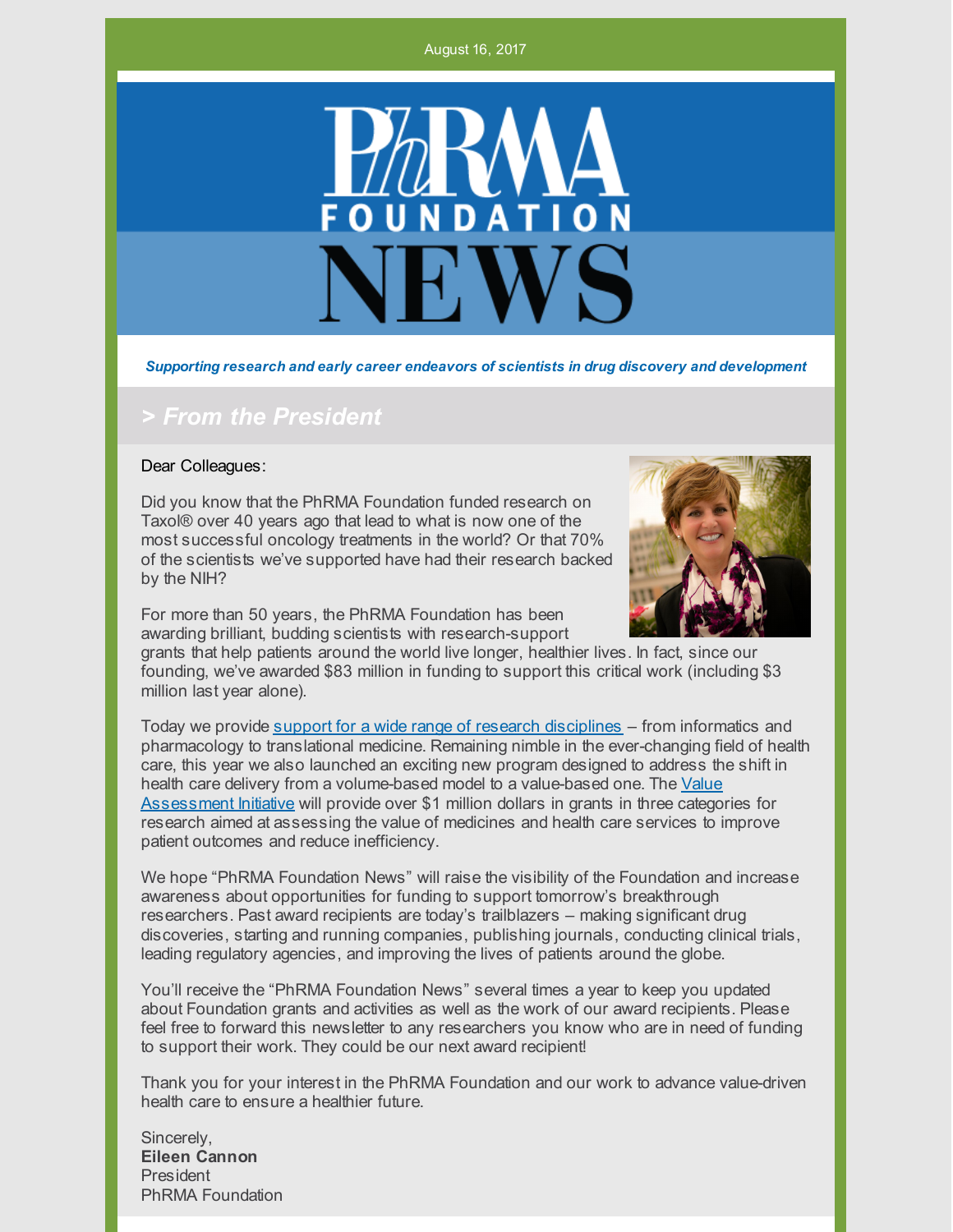### *> Value Assessment Initiative Launched*

The delivery of health care in the United States is rapidly shifting from a volume-based to a value-based model, a transition that will certainly impact all health care sectors – from patients to payers to providers. As this trend gathers momentum, there is a pressing need for accurate, transparent information about the value of health interventions.

Recognizing this need, the Foundation has launched the Value [Assessment](http://www.phrmafoundation.org/2018-awards/value-assessment-initiative/) Initiative, which will reward researchers who are breaking new ground in determining the meaning and measurement of value in medicines and health care services – with the goal of improving patient outcomes and efficiency in the delivery of health care.

This exciting new funding opportunity, available for the first time in 2017, offers support in three categories:

### **Challenge Awards: Up to\$50,000**

Support for papers that describe solutions to the following question: What are transformative strategies to measure or evaluate value of health interventions that could be implemented to advance a value-driven health care system in the United States?

### **Research Awards: \$100,000**

Support for proposals to identify and address challenges in approaches to assess the value of medicines and health care services.

### **Center of Excellence Award: \$500,000**

Support for the development of a multi-disciplinary, collaborative center that will undertake activities to build evidence, tools and partnerships that can inform value assessment strategies and value-driven decision making.

In a special article in this year's PhRMA [Foundation](http://www.phrmafoundation.org/wp-content/uploads/2017/08/PhRMA_AR_2016_LR_LUCE.pdf) Annual Report, health policy expert **Bryan R. Luce, PhD, MBA** lauded our new initiative, calling for the research community to develop "creative thinking, out-ofthe-box intuition and transformative solutions to adequately capture value" and noting that the PhRMA Foundation's Value Assessment Initiative is a step in the right direction. "In the fray of health reform, one issue is clear," he said. "Cost growth is unsustainable and can best be managed by promoting delivery of high value care and avoiding waste in low value care."

# *> Read our Annual Report*

The Foundation recently published its 2016 [Annual](http://www.phrmafoundation.org/wp-content/uploads/2017/07/PhRMA_AR_2016_LR_FINAL.pdf) Report, which provides profiles of our grant and fellowship recipients and highlights of our activities. The report provides details of the research projects currently being pursued by each of our more than 40 funding recipients.

In his [introduction](http://www.phrmafoundation.org/wp-content/uploads/2017/08/PhRMA_AR_2016_LR_SANDROCK.pdf) to the report, PhRMA Foundation Chairman **Alfred W. Sandrock, MD, PhD**, stressed the Foundation's new emphasis on supporting research aimed at value assessment: "With groundbreaking medicines and rising costs comes the demand to demonstrate value for patients, using robust, reliable, and sound evidence that supports individual needs and preferences…By operating within a patient-centered framework, Foundation researchers are accelerating the shift to a health care system that is based on value, not volume."



# **Awardee Spotlight**

### **Elizabeth Mutter-Rottmayer**

Elizabeth Mutter-Rottmayer, a Toxicology PhD student at the University of North Carolina at Chapel Hill, was recently awarded the PhRMA Foundation's competitive pre-doctoral fellowship in Pharmacology/Toxicology.

With the help of her mentor, Dr. Cyrus Vaziri, Liz is currently conducting research to uncover how mechanisms of DNA repair may alter environmental susceptibility as well as the efficacy of chemotherapeutic genotoxins, thus contributing to carcinogenesis.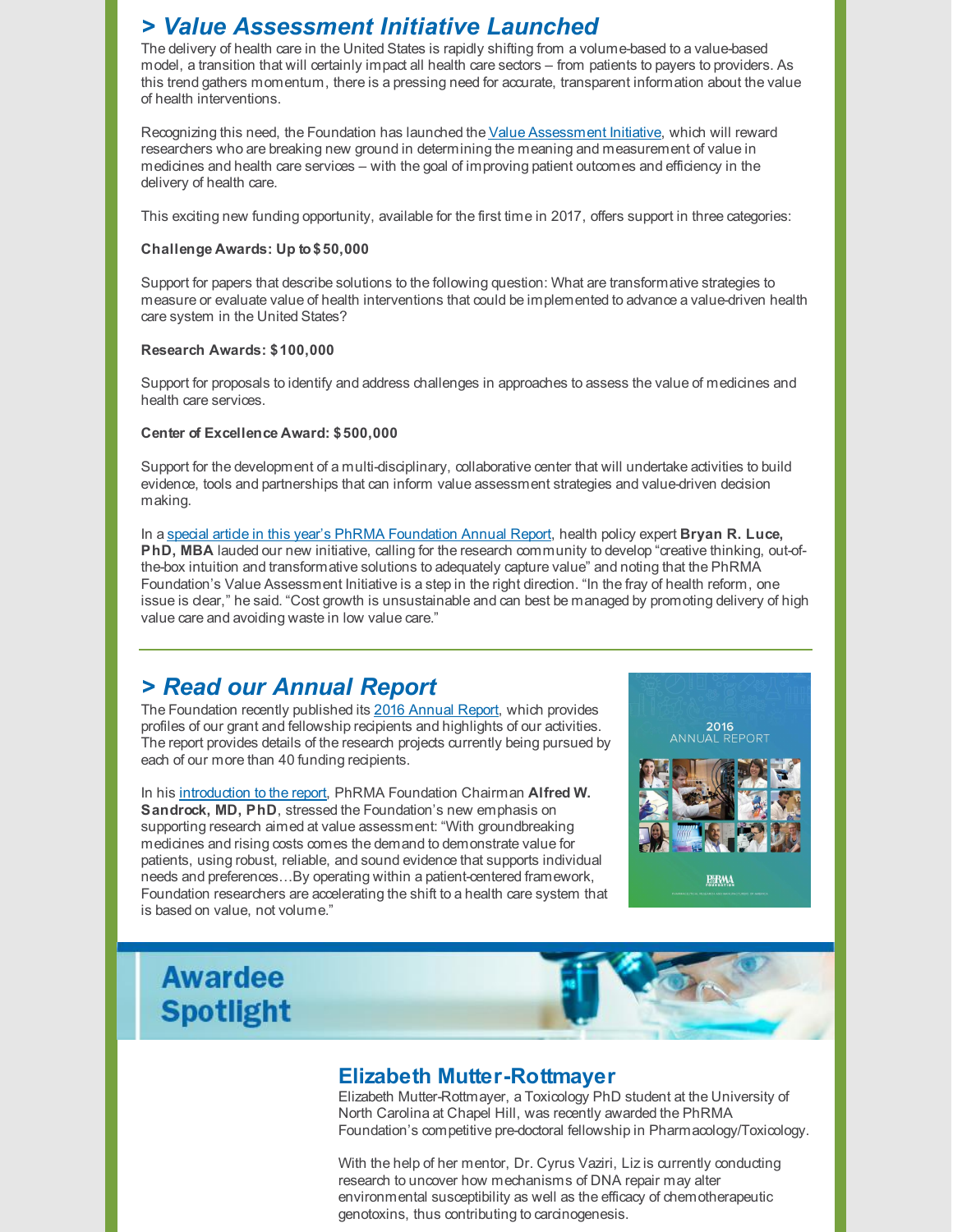

Liz ultimately wants to utilize an improved understanding of the molecular mechanisms of chemoresistance to develop more effective treatment options for patients.

"Receiving the PhRMA Foundation Award has helped me develop skills to become an independent investigator by supporting my research in identifying cancer cell-specific mechanisms of DNA repair that may help improve cancer treatment," she said. Liz received her bachelor of science degree in Environmental Toxicology from the University of California, Davis.

# *> Award Applications are Due September 1!*

The application deadline for the Foundation's awards in Informatics, Pharmaceutics, and [Pharmacology/Toxicology](http://www.phrmafoundation.org/2018-awards/) is **September 1, 2017**. To apply, please visit the 2018 awards page at the Foundation's website.

### **Questions about how to apply? Click here for our [application](https://grant.grantstream.ca/PhRMA/gsPageGuide.php?lang=en&Page=0#Page0) guide.**

# Grant **Recipients**

# **Congratulations to our 2017 Fellowship and Grant Recipients**

### **PHARMACOLOGY/TOXICOLOGY**

### **Timothy Baffi**

University of California, San Diego **Erin Baker** Northwestern University **Elizabeth Grace Gibson** Vanderbilt University **William Hedrich** University of Maryland, Baltimore **Thuy Hoang** Johns Hopkins University **Max Joffe, PhD** Vanderbilt University **Anthony Jones** State University of New York, Buffalo **Jakub Kostal, PhD** George Washington University **Jessica Murray** University of Pennsylvania **Elizabeth Mutter-Rottmayer** University of North Carolina, Chapel Hill **Michael Nedelcovych, PhD** Johns Hopkins University **Adam Schaenzer** University of Wisconsin-Madison **Peter Tonge, PhD** Stony Brook University **Jill Rebecca Turner, PhD** University of South Carolina

### **PHARMACEUTICS (con't)**

**Christine Lee** University of North Carolina, Chapel Hill **Naila Mugheirbi , PhD** Purdue University **Max Purro** University of Wisconsin, Madison **Jennifer Schiller** University of North Carolina, Chapel Hill **Zachary Warnken, PharmD** University of Texas, Austin

### **ADHERENCE IMPROVEMENT**

**Adam Sage** University of North Carolina, Chapel Hill

### **HEALTH OUTCOMES**

**Joshua D. Brown, PhD** University of Florida **Maya Hanna** University of Maryland, Baltimore **Wei-Hsuan 'Jenny' Lo-Ciganic, PhD** University of Arizona **Natalia Olchanski** Tufts Medical Center **Nicholas Schiltz, PhD** Case Western Reserve University

### **INFORMATICS**

#### **TRANSLATIONAL MEDICINE and**